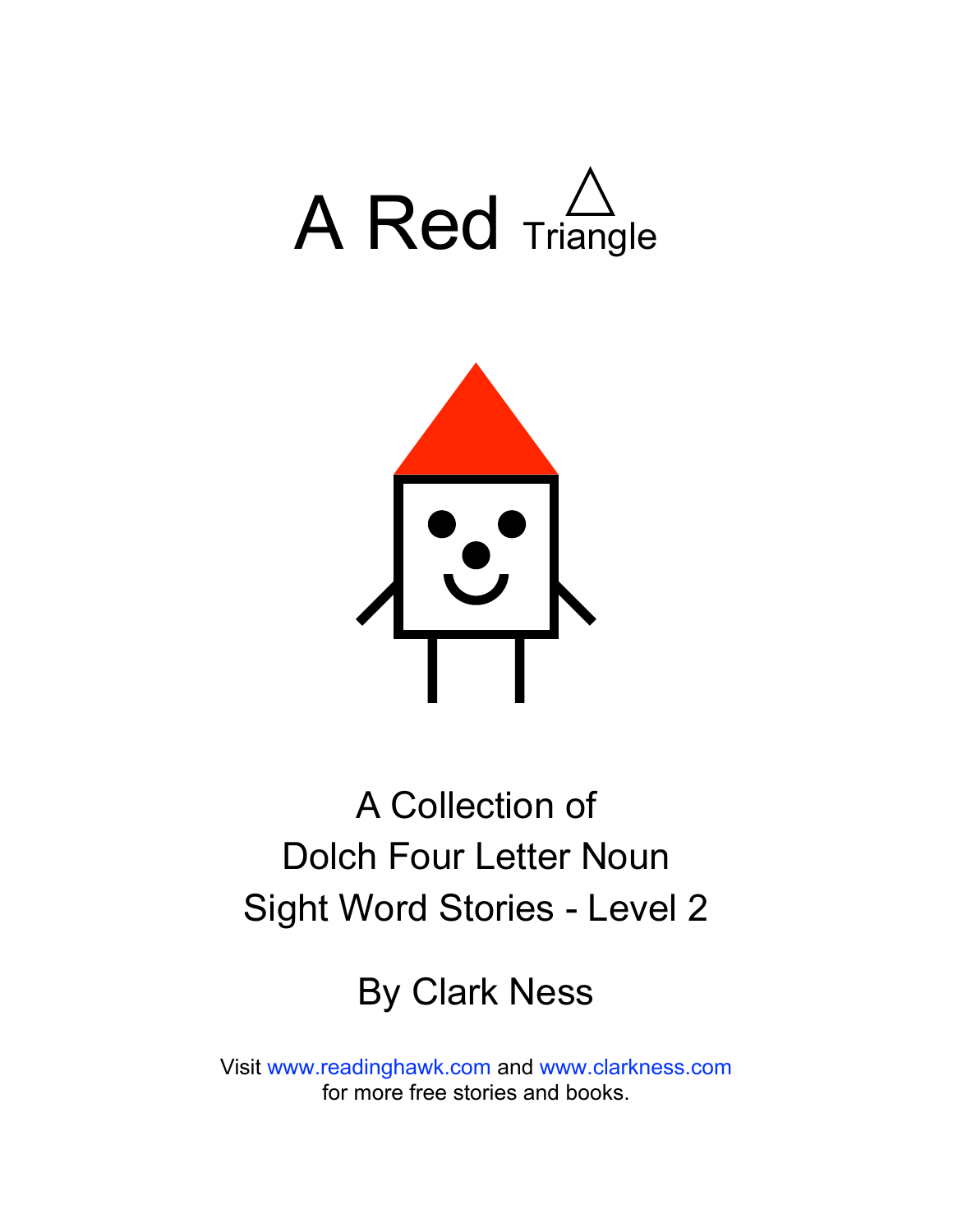

# "A red  $\sum_{\text{triangle}}$  is on my head," said the square.

New words in Dolch Four Letter Noun Sight Words Level 2: days, hand, head, name

Words in Dolch Four Letter Noun Sight Words Level 2: a, all, am, and, are, at, ate, away, back, be, bed, big, black, blue, boy, box, brown, but, came, can, car, cat, come, cow, day, days, did, do, dog, down, eat, egg, eye, find, for, four, funny, get, go, good, hand, have, he, head, help, here, home, I, in, into, is, it, jump, leg, like, little, look, make, man, me, men, must, my, name, new, no, not, now, on, one, our, out, pig, play, please, pretty, ran, red, ride, run, said, saw, say, see, she, so, soon, sun, that, the, there, they, this, three, time, to, too, top, toy, two, under, up, want, was, way, ways, we, well, went, what, where, white, who, will, with, yes, yellow, you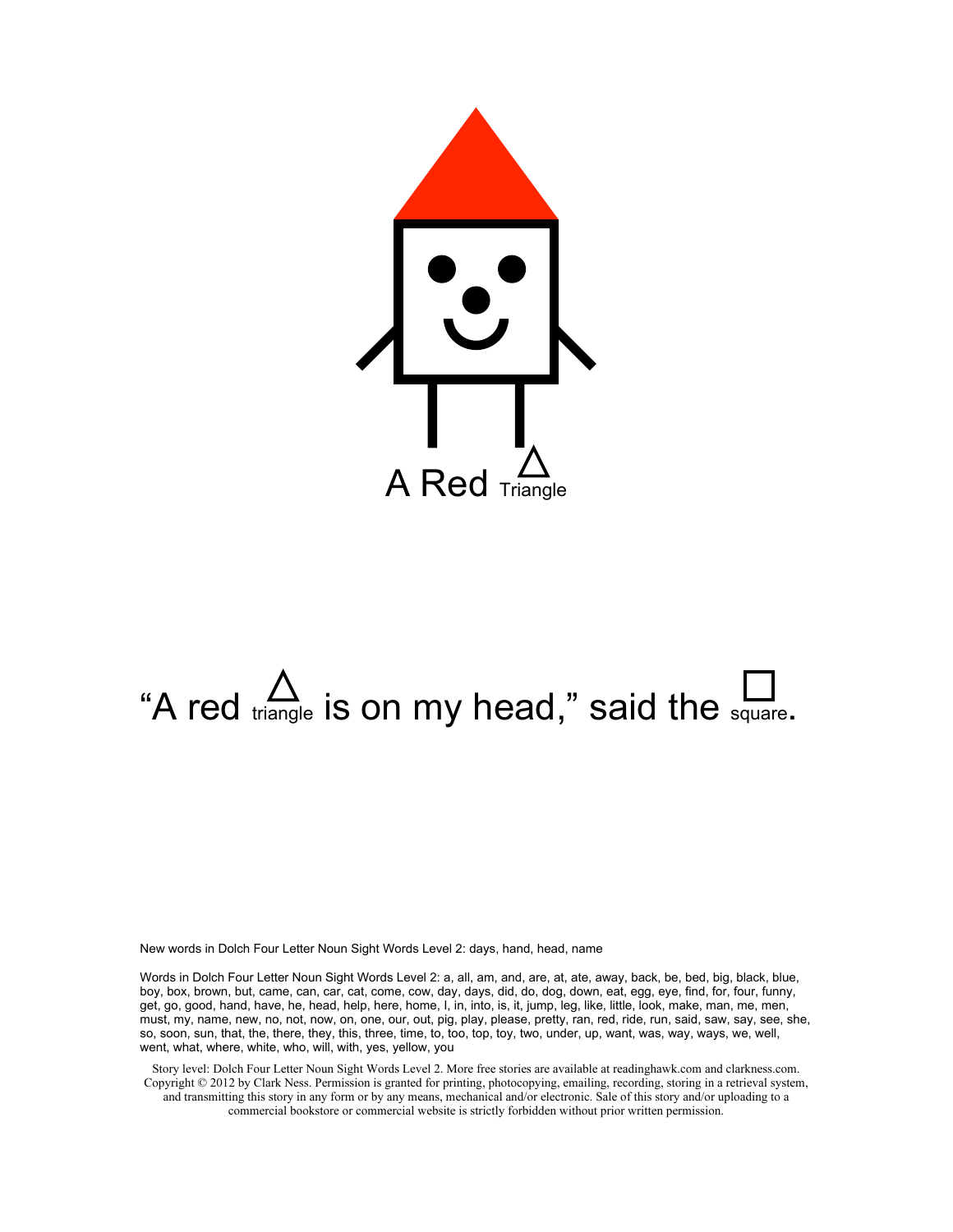

# "I have a red triangle on my head," said the square.

New words in Dolch Four Letter Noun Sight Words Level 2: days, hand, head, name

Words in Dolch Four Letter Noun Sight Words Level 2: a, all, am, and, are, at, ate, away, back, be, bed, big, black, blue, boy, box, brown, but, came, can, car, cat, come, cow, day, days, did, do, dog, down, eat, egg, eye, find, for, four, funny, get, go, good, hand, have, he, head, help, here, home, I, in, into, is, it, jump, leg, like, little, look, make, man, me, men, must, my, name, new, no, not, now, on, one, our, out, pig, play, please, pretty, ran, red, ride, run, said, saw, say, see, she, so, soon, sun, that, the, there, they, this, three, time, to, too, top, toy, two, under, up, want, was, way, ways, we, well, went, what, where, white, who, will, with, yes, yellow, you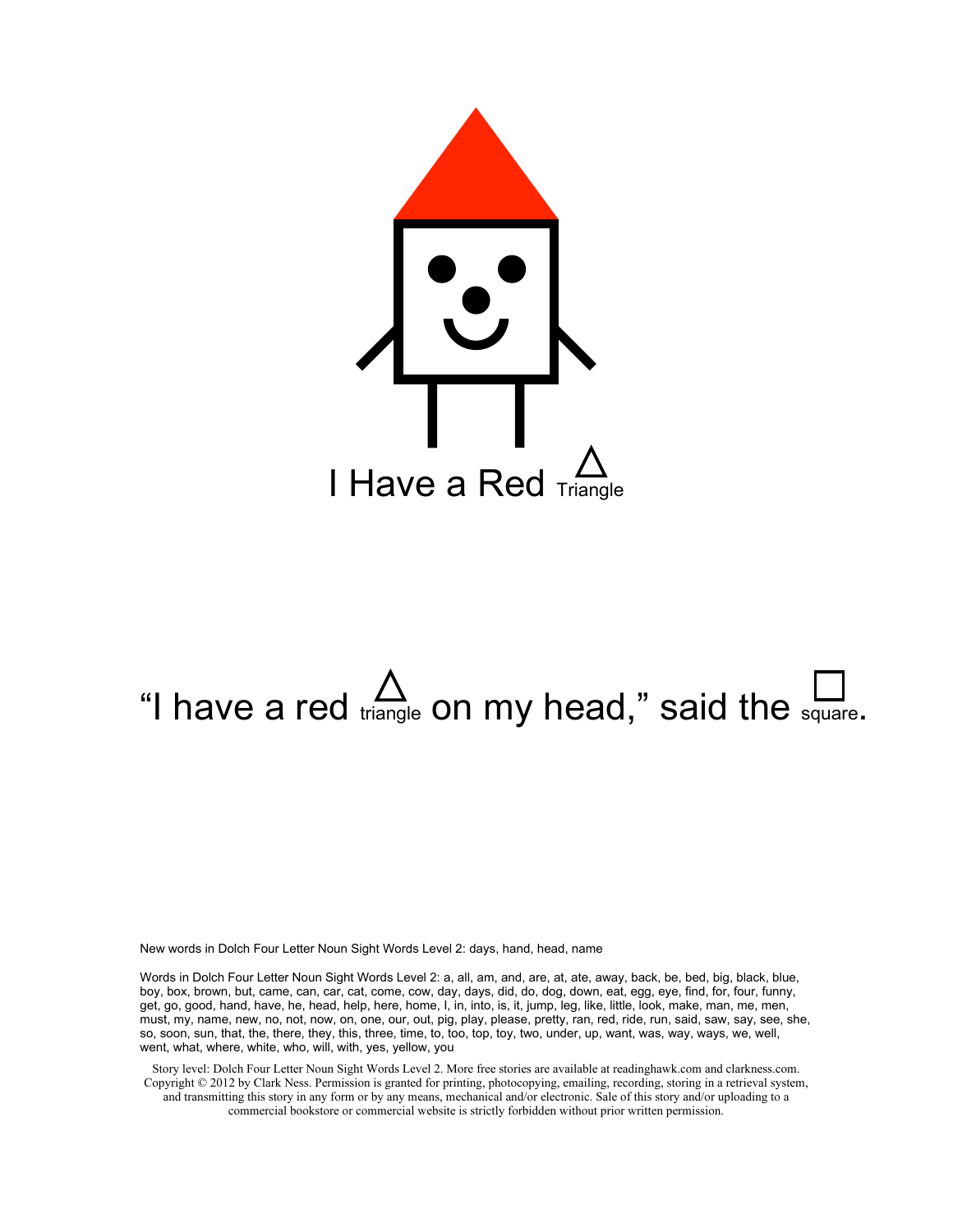

#### I Have a Blue Hand

### "I have a blue hand," said the  $\mathbb{L}$

New words in Dolch Four Letter Noun Sight Words Level 2: days, hand, head, name

Words in Dolch Four Letter Noun Sight Words Level 2: a, all, am, and, are, at, ate, away, back, be, bed, big, black, blue, boy, box, brown, but, came, can, car, cat, come, cow, day, days, did, do, dog, down, eat, egg, eye, find, for, four, funny, get, go, good, hand, have, he, head, help, here, home, I, in, into, is, it, jump, leg, like, little, look, make, man, me, men, must, my, name, new, no, not, now, on, one, our, out, pig, play, please, pretty, ran, red, ride, run, said, saw, say, see, she, so, soon, sun, that, the, there, they, this, three, time, to, too, top, toy, two, under, up, want, was, way, ways, we, well, went, what, where, white, who, will, with, yes, yellow, you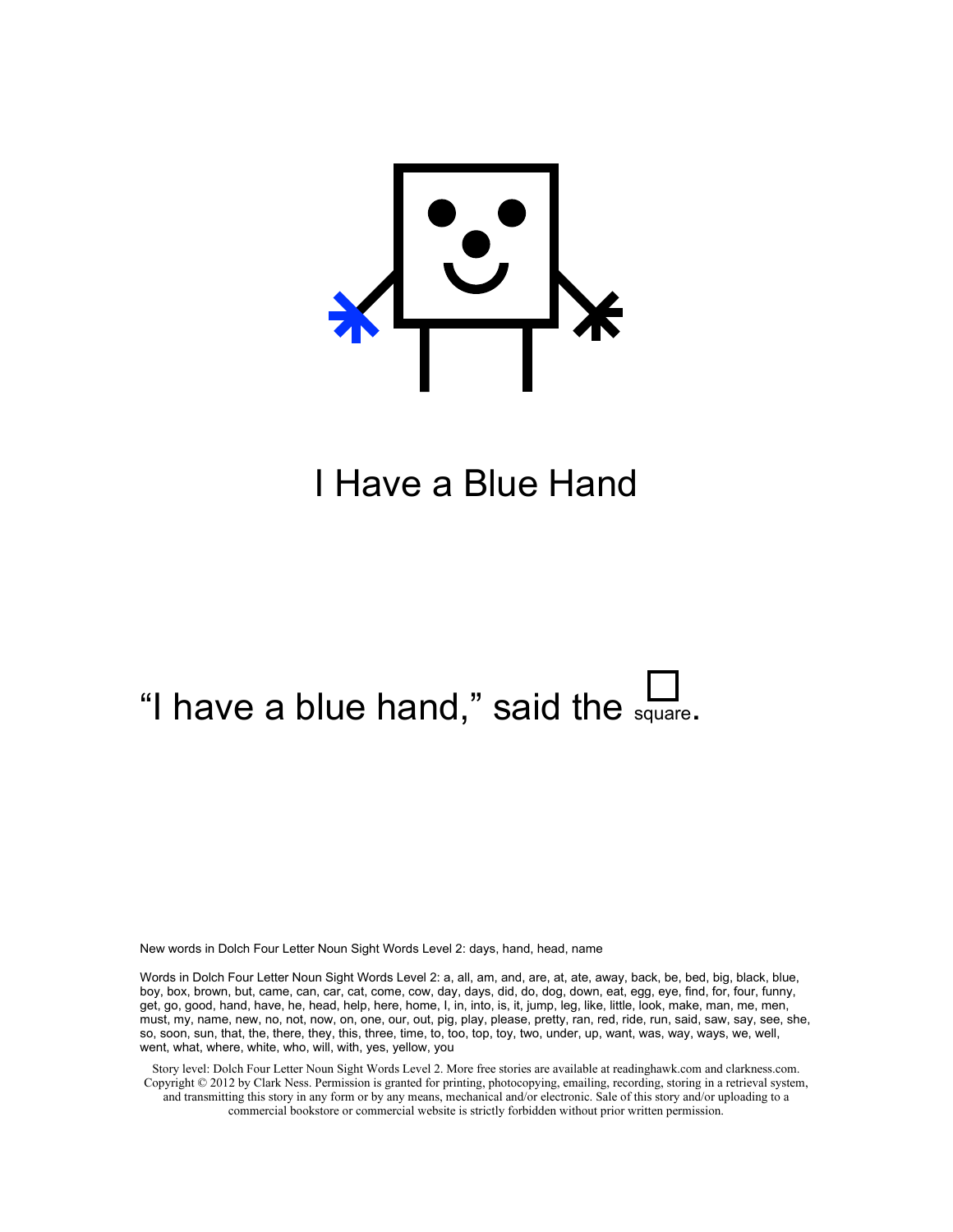

#### Can You See My Blue Hand?

### "Can you see my blue hand?" said the square.

New words in Dolch Four Letter Noun Sight Words Level 2: days, hand, head, name

Words in Dolch Four Letter Noun Sight Words Level 2: a, all, am, and, are, at, ate, away, back, be, bed, big, black, blue, boy, box, brown, but, came, can, car, cat, come, cow, day, days, did, do, dog, down, eat, egg, eye, find, for, four, funny, get, go, good, hand, have, he, head, help, here, home, I, in, into, is, it, jump, leg, like, little, look, make, man, me, men, must, my, name, new, no, not, now, on, one, our, out, pig, play, please, pretty, ran, red, ride, run, said, saw, say, see, she, so, soon, sun, that, the, there, they, this, three, time, to, too, top, toy, two, under, up, want, was, way, ways, we, well, went, what, where, white, who, will, with, yes, yellow, you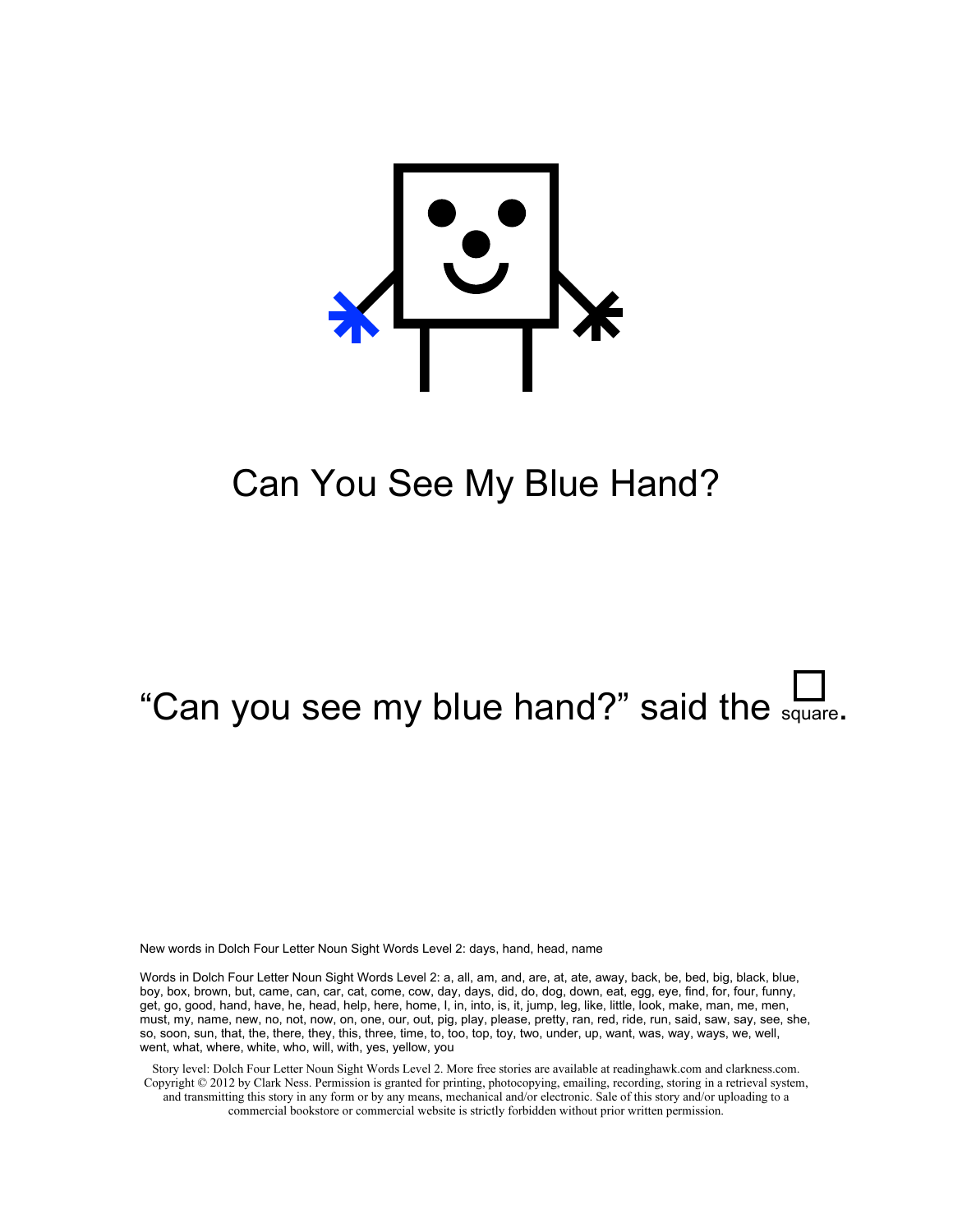

Honolulu, Hawaii USA

#### In Two Days

# "In two days, I will go to a beach," said the boy.

New words in Dolch Four Letter Noun Sight Words Level 2: days, hand, head, name

Words in Dolch Four Letter Noun Sight Words Level 2: a, all, am, and, are, at, ate, away, back, be, bed, big, black, blue, boy, box, brown, but, came, can, car, cat, come, cow, day, days, did, do, dog, down, eat, egg, eye, find, for, four, funny, get, go, good, hand, have, he, head, help, here, home, I, in, into, is, it, jump, leg, like, little, look, make, man, me, men, must, my, name, new, no, not, now, on, one, our, out, pig, play, please, pretty, ran, red, ride, run, said, saw, say, see, she, so, soon, sun, that, the, there, they, this, three, time, to, too, top, toy, two, under, up, want, was, way, ways, we, well, went, what, where, white, who, will, with, yes, yellow, you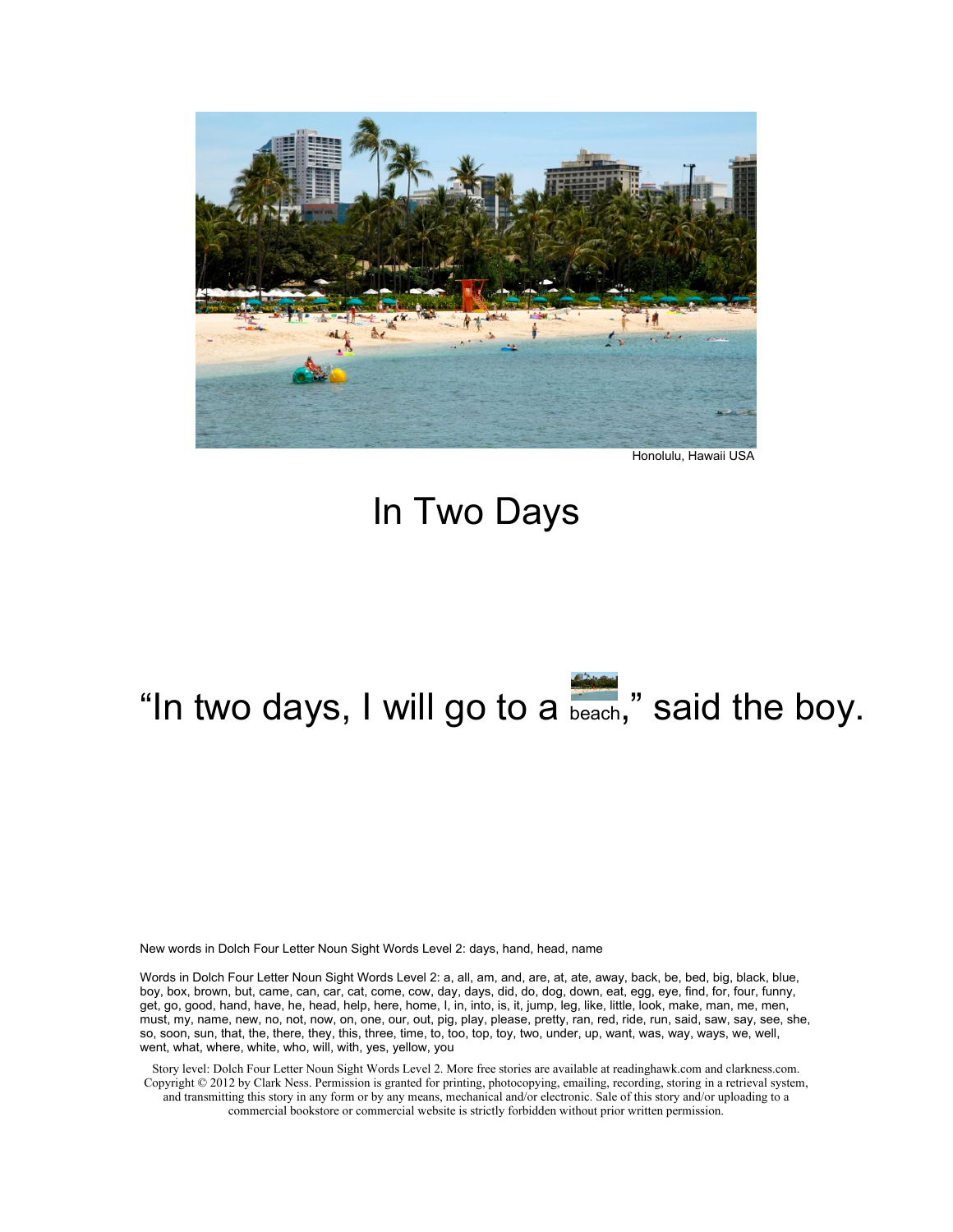

Denali National Park and Preserve, Alaska USA

#### In Two Days

### "In two days, I will go to a mountain," said the boy.

New words in Dolch Four Letter Noun Sight Words Level 2: days, hand, head, name

Words in Dolch Four Letter Noun Sight Words Level 2: a, all, am, and, are, at, ate, away, back, be, bed, big, black, blue, boy, box, brown, but, came, can, car, cat, come, cow, day, days, did, do, dog, down, eat, egg, eye, find, for, four, funny, get, go, good, hand, have, he, head, help, here, home, I, in, into, is, it, jump, leg, like, little, look, make, man, me, men, must, my, name, new, no, not, now, on, one, our, out, pig, play, please, pretty, ran, red, ride, run, said, saw, say, see, she, so, soon, sun, that, the, there, they, this, three, time, to, too, top, toy, two, under, up, want, was, way, ways, we, well, went, what, where, white, who, will, with, yes, yellow, you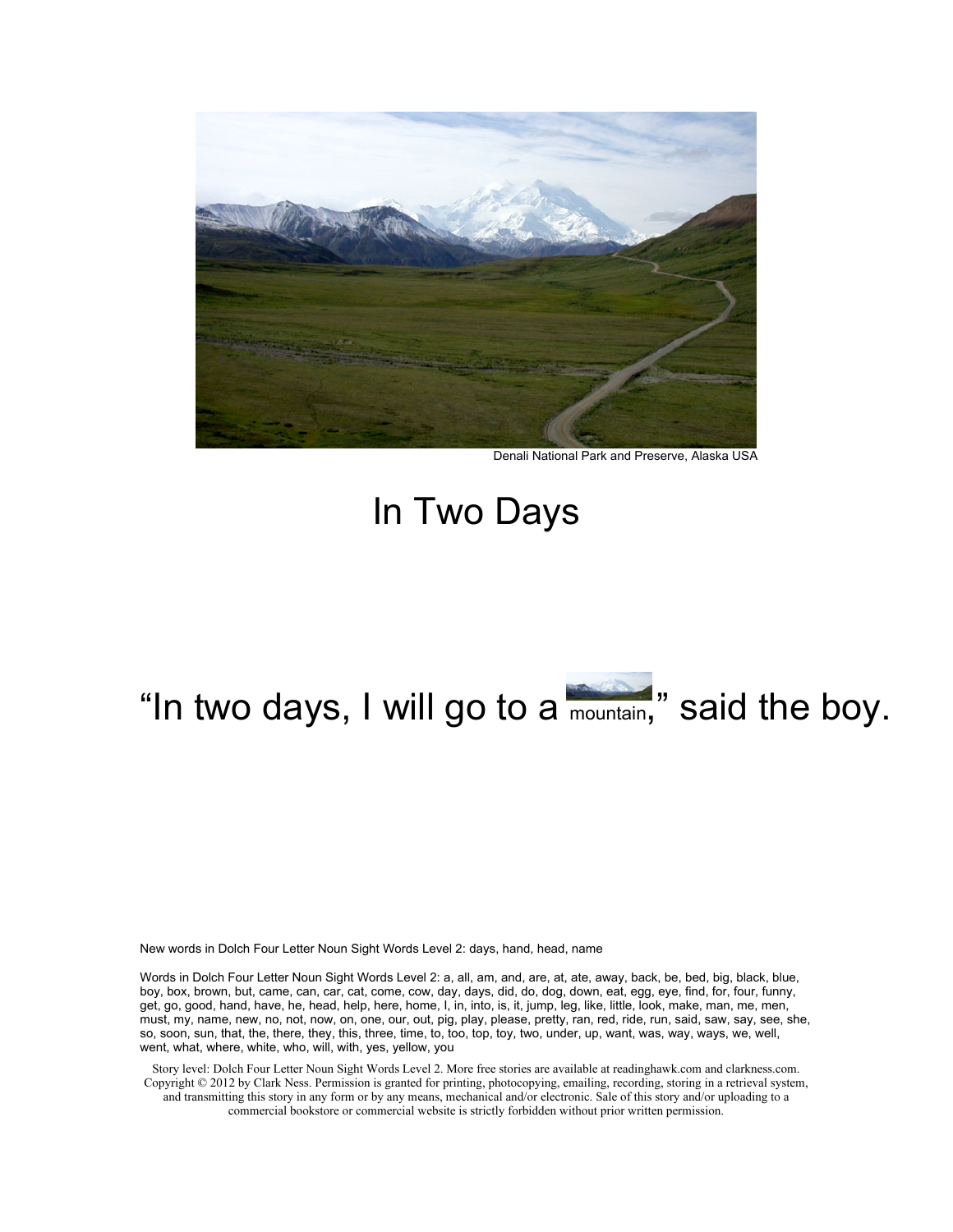<u>U</u>

My Name is  $\sum_{\text{Circle}}$ 

# "My name is  $\bigcirc$   $\bigcirc$  said  $\bigcirc$  saicle.

New words in Dolch Four Letter Noun Sight Words Level 2: days, hand, head, name

Words in Dolch Four Letter Noun Sight Words Level 2: a, all, am, and, are, at, ate, away, back, be, bed, big, black, blue, boy, box, brown, but, came, can, car, cat, come, cow, day, days, did, do, dog, down, eat, egg, eye, find, for, four, funny, get, go, good, hand, have, he, head, help, here, home, I, in, into, is, it, jump, leg, like, little, look, make, man, me, men, must, my, name, new, no, not, now, on, one, our, out, pig, play, please, pretty, ran, red, ride, run, said, saw, say, see, she, so, soon, sun, that, the, there, they, this, three, time, to, too, top, toy, two, under, up, want, was, way, ways, we, well, went, what, where, white, who, will, with, yes, yellow, you